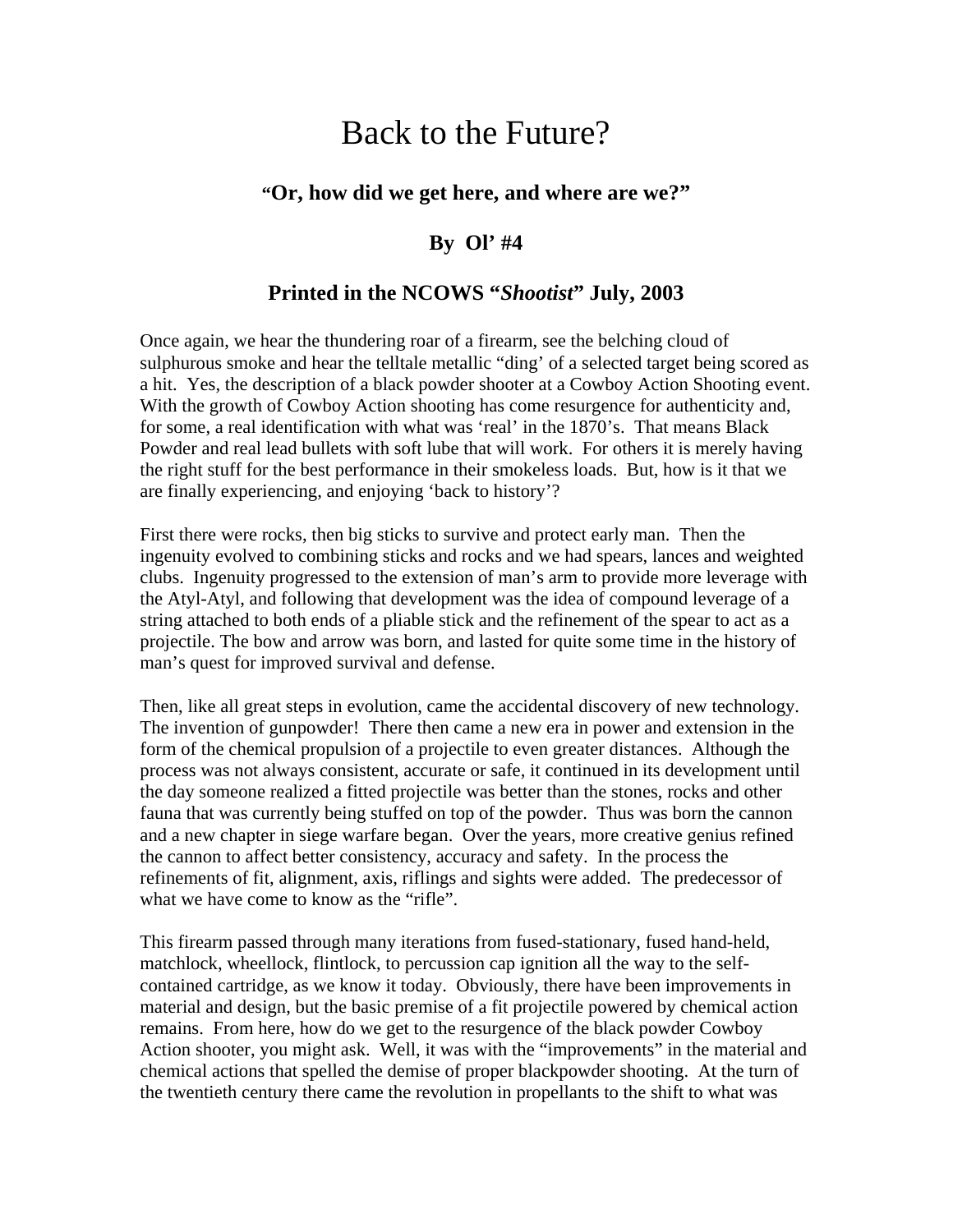called "smokeless" powder. These propellants generated much higher heat and pressures and the basic lead bullet was not able to hold a seal and maintain spherical integrity down the bore. With the higher pressures and hotter temperatures the two simple symptoms of lead fouling and inaccuracy marked the death knell for soft lead bullets. The revolution adapted, and refined the concept of "patched" bullets from simple paper patches to hardened gilding, to "gas checks" to what we presently know and the jacketed bullet. Any of you who hunt are more than familiar with the variety in claims for jackets that either explodes on contact for prairie dogs to those that merely expand to twice bore size for elephant and African Buffalo. But, that is for the other magazines to cover. How did we get back to the proper ammunition for today's shooting?

First we need to quickly carry the evolution of jacketed and harder bullets through to its end. During the period from about 1901 until today the quest for shooters has been a bullet that will withstand smokeless pressures and heat and still perform on whatever target is selected. For game hunting it was easy, alloy jackets that met the need. For target shooting it was different. The target shooter wanted inexpensive bullets because there was a lot of shooting and economy was a serious measure of enjoyment. Jacketed bullets were not cheap, lead was. Second the bullet had to perform to standards in energy, which required higher velocity to achieve. Higher velocities translated to higher chamber pressures and temperatures, a standard soft lead could not readily tolerate. So, the quest for harder alloys began. The quest ultimately arrived to where we are today with advertisements proclaiming Brinnel hardness from 16 to 25 as the magic alloy to meet velocities that match jacketed bullets. Well, if you are a serious competitor outside Cowboy Action these are fine. They hold up under the higher pressures, meet accuracy criteria, minimize fouling *at those pressures and velocities*, and meet the energy standards for the respective sport or game. Added to the quest for the appropriate alloy was the less noticeable transition to the shape of the bullet.

In the 1950's there was a ground swell in availability of firearms, reloading equipment and components. Serious shooters took to reloading and continued to do so in even more numbers with the affordability of progressive reloaders capable of turning out 4 to 600 rounds per hour. This reloading was, for some, a hobby but for most a necessary evil to endure in order to enjoy the shooting. The old style softer bullet was more easily deformed in the hectic process of getting enough ammunition for the next shoot. The bullets were then mostly flat based and that too contributed to 'kinks' in the reloading process. The mold and bullet producers responded with the design so common today and advertised as *bevel based*. The bevel having the primary function of allowing the bullet to enter the case mouth easily and with minimal distortion while loading. This bevel base design also reduced the amount of flare, or *belling*, at the case mouth prior to seating. The result of less case flaring meant longer case life, and a more economical operation. The bevel base bullet also cast and processed easier therefore providing an economical advantage as well. But the bevel is most effective in cartridges where the bullet matches the bore properly and there is sufficient chamber pressure to obturate the harder alloy. There are several formula to determine necessary obturation with different alloys but this is not the place to attempt to introduce them. Suffice it to say the automatic, the most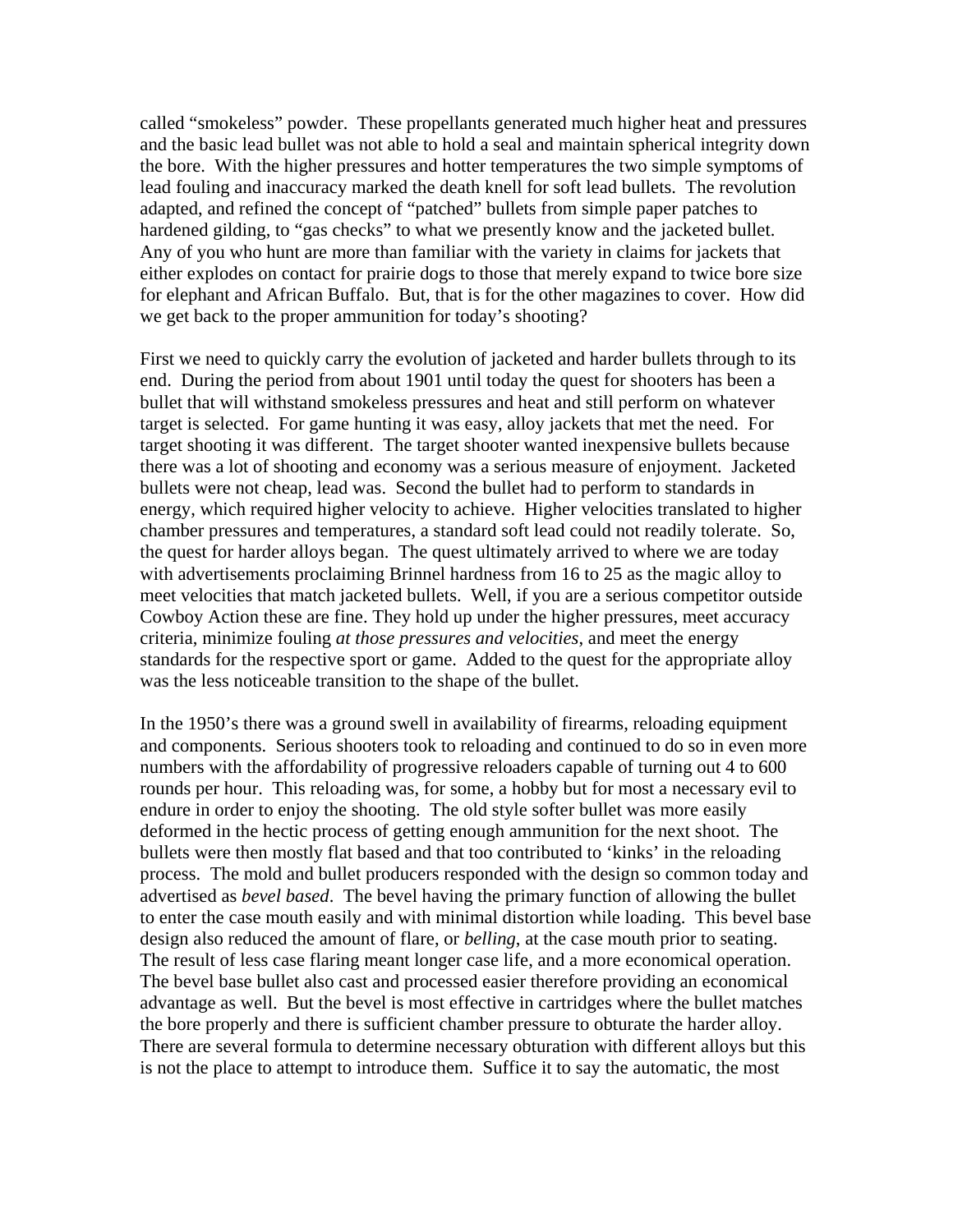common handgun for competition at this time, with its closed chamber, prospered with these developments. The revolver was not so lucky.

The automatic wasn't as sensitive to obturation since most casting to bore actually swaged these harder (BHN 16 to 23) bullets to the bore rather than obturating to seal. It should be important to know that a Cowboy Action standard or low velocity load will not properly obturate with a bullet harder than about 8 to 11 Brinnel hardness, even if the bullet is at perfect bore tolerances.

So, to this point all we have seen is the result to harder, faster, and hotter. This was the environment into which Cowboy Action Shooting stepped and has been tolerating for all these past years. But, that isn't what we are about.

We in Cowboy Action Shooting are about safe, authentic, accurate and competitive shooting. Especially with black powder! Black powder does not produce the high pressures and heat of high-energy smokeless powder loads. It isn't possible with black powder and low velocity smokeless loads to properly obturate a bullet, through the cylinder then into the bore, that is harder than about 9 to 11 Brinnel Hardness. Sure, they will work, but not as effectively as a 20:1 lead to tin alloy, or softer. And, in addition, black powder requires a more appropriate lubricant to deal with the residual soot left in the bore. Coincidentally, lower velocity smokeless loads require a softer lube also.

So, where does that put us now?

We need a bullet alloyed in the 7 to 10 BHN, we need a bullet lubed for lower velocity and consequent heat and pressure, we need a bullet that was the style and standard of pre-1950, and more appropriately, a bullet like they used in the 1870's until the bigger, faster, hotter, harder rage began. Why do we need this bullet?

How about starting with a short treatise on obturation?

Obturation, according to the "The American Heritage Dictionary", Second College Edition, it means; "to close or obstruct". In the case of bullet performance obturation is translated to mean the ability to 'bump up, swell, expand or swage" into the bore to seal the gases produced during ignition and combustion or explosion in the firing chamber. For a rifle this basically means the chamber, which is protected by the cartridge case, and the expectation is that the 'closure/obstruction' material is malleable enough to maintain the 'obturation' all the way to the muzzle.

In a revolver, the closure/obturation is a necessary obstruction to first seal the gases while the bullet exits the case mouth then through the cylinder throat. At this point the obturation (bumping up, swelling, expanding) has reached the diameter of the cylinder throat and is sealing all the gas. When the bullet moves across the gap between the cylinder and the barrel the bullet is throat diameter and does not expand measurably during this period. However, upon entering the forcing cone and barrel proper, the front of the bullet is slowed down from friction in the bore and the base, still under pressure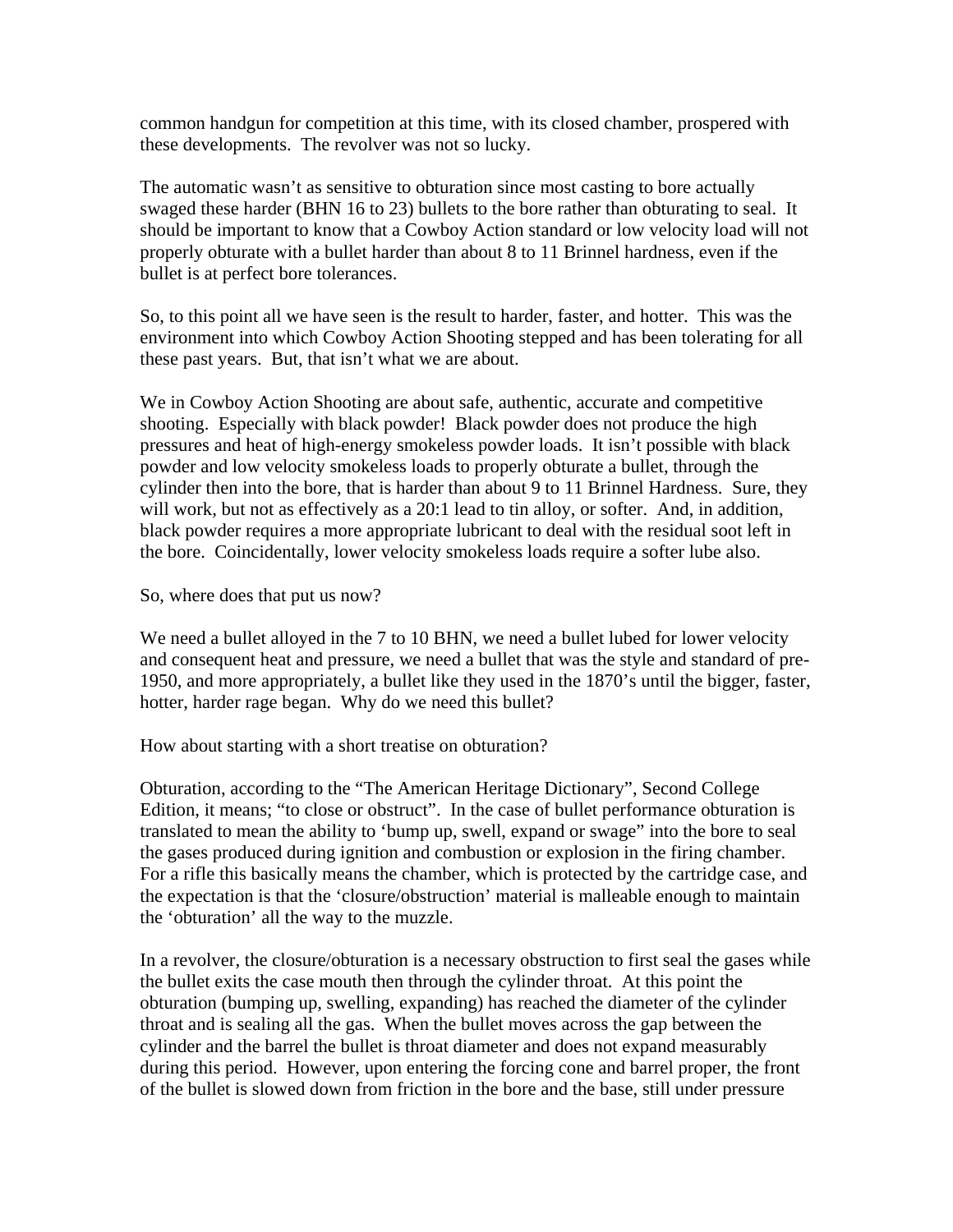from the pressure and gases, begins to expand some more until it is completely encased by the bore, or that part of the forcing cone which matches the diameter of the bullet at that time. At this point in the bullets flight down the bore proper 'obturation' can only be achieved by having the proper pressure acting on the proper alloy (hardness) of the bullet. It is this continued compression of the base of the bullet that starts the squeezing process that forces the lube from the groove to lubricate the bore to minimize friction now that the bullet has obturated to form the proper seal.

There are several sources that have conducted far deeper research into this matter than we have. But the consensus appears to bear out that the correct pressure to fully obdurate a bullet to the bore reads like this; "...the approximate chamber pressure needed to fully obdurate a bullet is a factor of 1,422 times the Brinnel hardness (BHN) of the projectile…". For example, a bullet of 19BHN would require a chamber pressure of 27,018 pounds per square inch (psi) (note that this reading is in psi, NOT CUP, Copper Units of Pressure, as are readings in most loading manuals representing chamber pressures

Most cowboy action and practice/plinking loads only develop the equivalent of about 11,000 to 16,000 cup, so you can see what relative level of obturation you are achieving by dividing the indicated chamber pressure of you current load by 1422, then examining the BHN of your bullet to see how well your loads is working, sealing. Folks, as an example, according to the most recent "Handloader" Magazine, #221 p.72, it is printed that the SAAMI, industry standard for a 44Magmun is 14,000 PSI. That means a bullet with a BH of about 9.85 is minimum for even basic obturation.

Any loss of seal due to inadequate or incomplete obturation will absolutely result in projectile deformation and, in the case of any lead alloy, erosion of the face absorbing the effects of the pressure, the base of the bullet. In the case of a bullet from a cartridge the base is not only subjected to the pressure of the expanding gases but also the heat generated by the chemicals producing the pressure (remember, lead melts near 500 degrees F). This combination of pressure and heat (pressure is a positive, heat is a negative for us here) will deform a bullet base. With the best of conditions all the deformity will be towards the equal distribution of base expansion so proper seal will occur. If we only had to deal with pressure either a plain base or bevel base bullet would probably work equally well. Although we are of the mind that even just pressure on a plain-based will seal more concentrically than any other design.

Now, why should we consider "plain-based" in this treatise? Knowing what we do from the treatise above and continuing with the addition of the heat variable, which is present during the firing process, lets examine what happens as a bullet from a revolver crosses the gap between the cylinder and the barrel. First of all the maximum pressure in a revolver is reached at this point. From here on the cylinder/barrel gap will continue to bleed off from maximum pressure until the projectile exits the muzzle. While there is maximum pressure there is also maximum heat generated on the base of the bullet. If it is a plain-base bullet the heat and pressure are evenly dissipated and as the base clears the cylinder throat both expand at perpendicular angles to the flat base and exit through the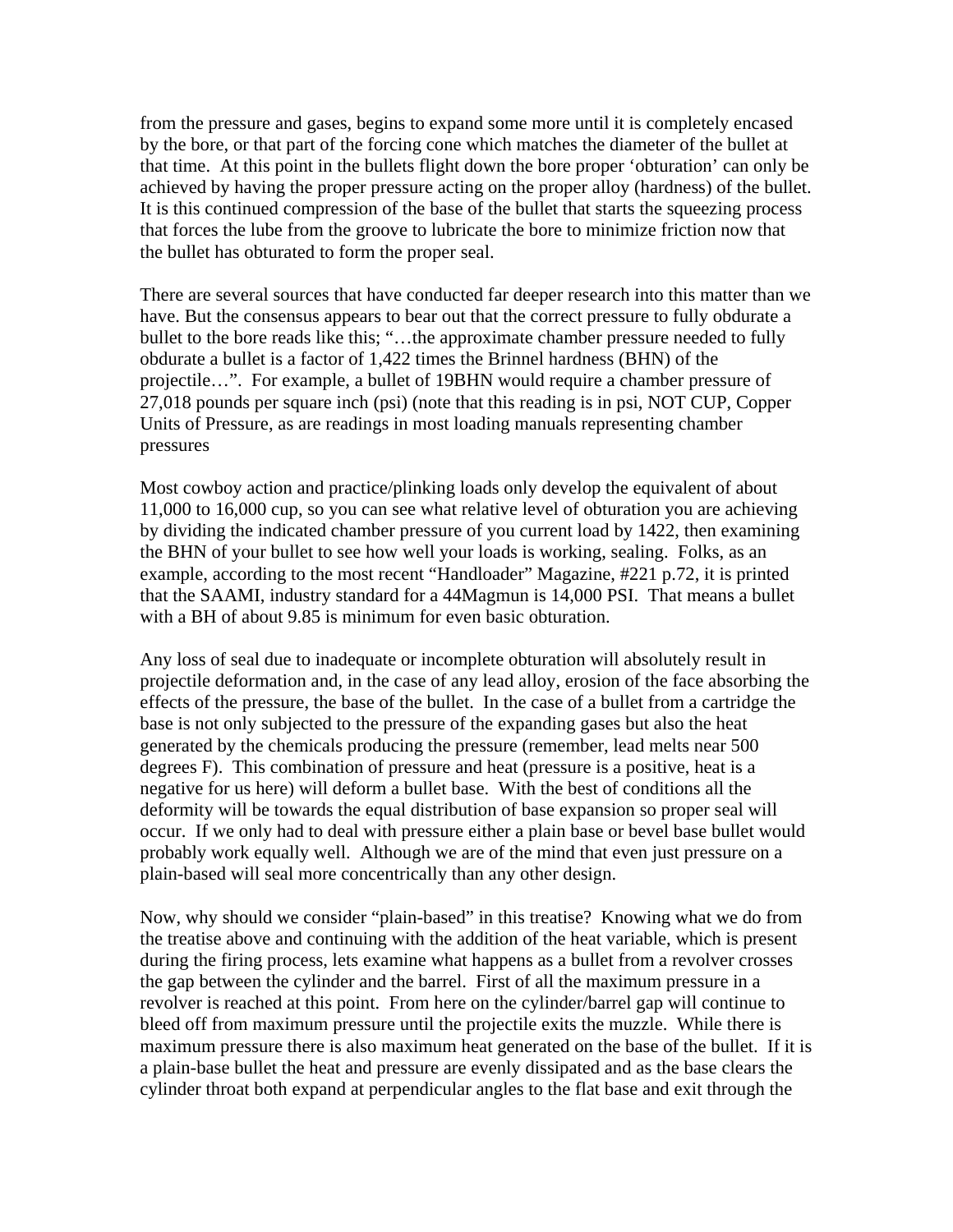gap. Some lead is melted but since there is more pressure being exerted down the axis of the bore, it remains mostly intact on the base. (Picture a blowtorch held near the end of a soup can) With a bevel base bullet the peak pressure and heat are not only impacting the flat portion of the base but also escaping around the edge of the flat of the base across the bevel and continues to do until the bullet is completely encased in the barrel. (Picture, for exaggeration, a blowtorch held at the pointed end of a cone) This is actually eroding alloy from the bevel portion and can be seen as build up in the forcing cone and on the frame top strap. Obviously this erosion adds to leading and reduced obturation. Some weapons with unmatched cylinder/bore tolerances even leave lead residue on the cylinder pin and bottom of the frame. Some harder alloys relieve this effect but do not eliminate it. Since there is no cylinder/barrel gap in autoloaders, this phenomenon is minimized. In a revolver, it has critical impact on accuracy, fouling and durability.

Even with soft alloy plain-base bullets, if the cylinder to bore measurements aren't consistent and within tolerances, erosion and base deformation will be sufficient to reduce accuracy and contribute to leading. Now, to part two of this extremely lengthy collection of verbiage.

#### What this all means to us shooters.

If we want accuracy, and minimize fouling we need the softer flat-based bullets for our kind of shooting. But, more importantly we need the *right* bullet. Now '*right*' can mean any number of things to any variety of shooters. For most of us in the cowboy shooting world *right* mostly means a bullet with enough mass at velocity to get down range and affect the target appropriately. I won't bother to bring the condition of reactive and tip over targets into the dialogue, but will bring in the conditions of accuracy, dependability and safety. Knowing what we do from the previous chapters, we know that accuracy is dependent upon bullet to bore fit and seal. The only way to guarantee proper bore fit is to slug the bore. There are several methods of doing this, and any will suffice. Just do it first. Secondly, the accuracy from the bullet to bore fit can only be achieved if the bullet to cylinder throat is complementary to the bore fit. This is a pretty simple formula. The bullet of perfect bore fit (at bore to .001" oversize) must be at bore or .001" *less* than the cylinder throat. That translates to mean that your cylinders throats will need to me slugged or measured and, if necessary, honed or reamed to a dimension .001" larger than the optimum bullet diameter. Simple enough, but if this fit isn't occasioned in each of your pistols, continued side effects will prevail. These side effects are reduction in accuracy and dependability. Proper fit results in accuracy, cleaner bores and less splatter around and out the side of the cylinder gap. That only leaves safety to consider.

There have been several articles in the shooting newsletters lately about the incidents of lead "stingers" ricochets and flying fragments along the shooting line; both within the posse at a single berm and across berms to other areas of the range. I can honestly tell you that any simple experiment will demonstrate the safety of the softer lead bullet. To begin the discussion, merely picture a marshmallow and a ball bearing reacting to being thrown against your refrigerator. Need I say more? In a recent exercise at a private shooting range we intentionally fired 25 rounds of bullets with a BHN of 19 to 23 at